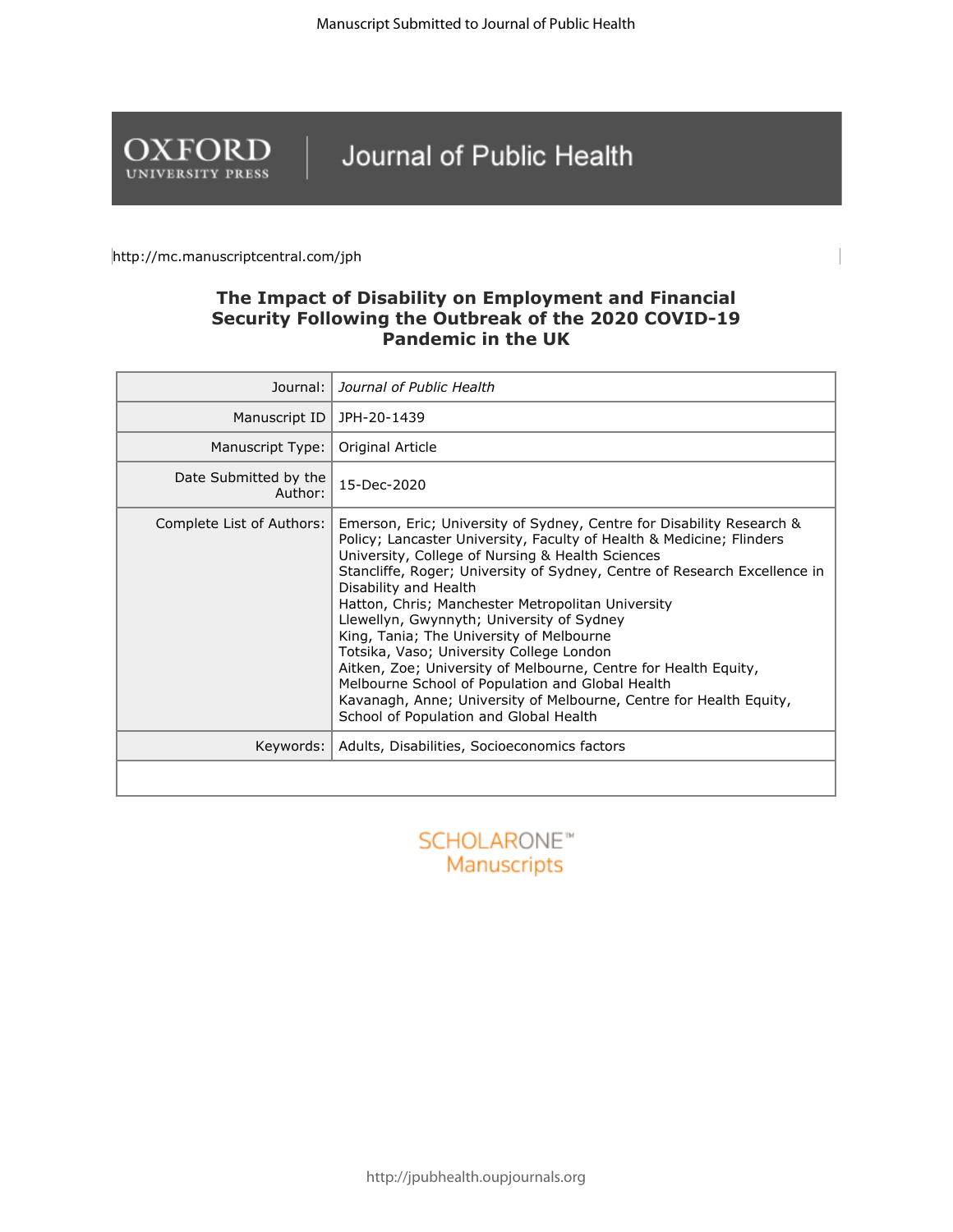$\mathbf{1}$ 

# The Impact of Disability on

# Employment and Financial Security

# Following the Outbreak of the 2020

# COVID-19 Pandemic in the UK

Eric Emerson1,2,7 Roger Stancliffe<sup>1,3</sup> Chris Hatton 4 Gwynnyth Llewellyn<sup>1,3</sup> Tania King 5 Vaso Totsika 6 Zoe Aitken<sup>3,5</sup> Anne Kavanagh<sup>3,5</sup> <sup>1</sup> Centre for Disability Research & Policy, Faculty of Health Sciences, University of Sydney, NSW, Australia <sup>2</sup> Centre for Disability Research, Faculty of Health & Medicine, Lancaster University, UK

<sup>3</sup> Centre for Research Excellence - Disability and Health, Melbourne School of Population and Global Health, University of Melbourne, Victoria, Australia

PRICE RAY

Dept of Social Care and Social Work, Manchester Metropolitan University, UK

<sup>5</sup> Disability and Health Unit, Centre for Health Equity, Melbourne School of Population and Global Health, The University of Melbourne, Victoria, Australia

<sup>6</sup> Division of Psychiatry, University College London, UK

College of Nursing and Health Sciences, Flinders University, Adelaide, South Australia, Australia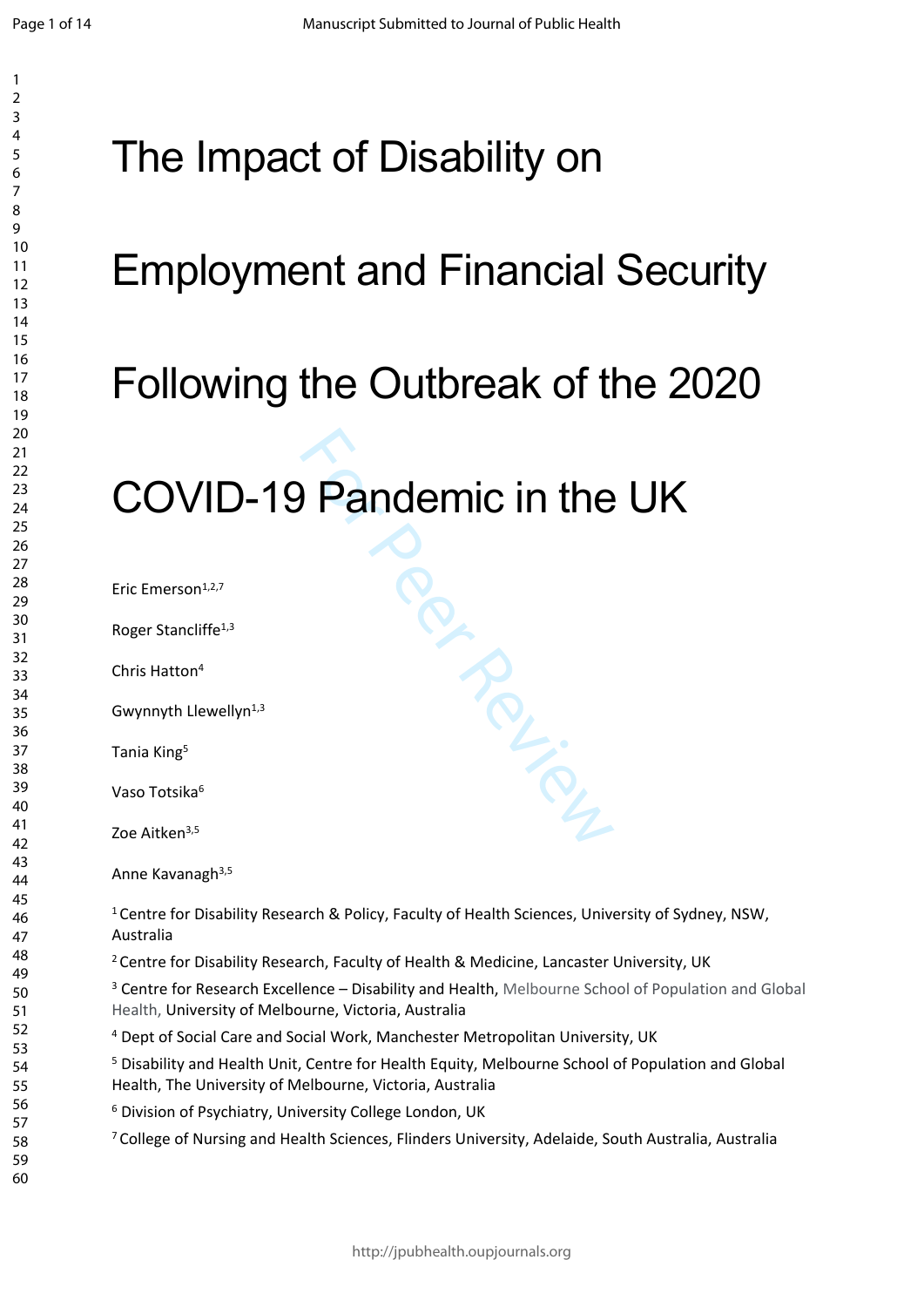WC 2640

# **Abstract**

# **Background**

The COVID-19 pandemic may have a greater impact on people with disabilities than non-disabled people. Our aim was to compare the short-term impact of the 2020 COVID-19 pandemic and first lockdown on the employment and financial security of working age adults with and without disabilities in the UK.

## **Methods**

Secondary analysis of data collected in Wave 9 and the special April, May and June COVID-19 monthly surveys of *Understanding Society*, the UK's main annual household panel study.

## **Results**

collected in Wave 9 and the special April, May<br>tanding Society, the UK's main annual househ<br>hs of the introduction of the COVID-19 lockdo<br>kely than their peers to be working reduced h<br>ese differences were attenuated, but n During the first three months of the introduction of the COVID-19 lockdown in the UK, respondents with disability were more likely than their peers to be working reduced hours and experience higher levels of financial stress. These differences were attenuated, but not eliminated, when estimates were adjusted to take account of pre-lockdown financial status.

# **Conclusions**

Working age adults with disability were particularly disadvantaged by the financial impact of the COVID-19 lockdown in the UK. The UN Secretary-General António Guterres has stated the need for a disability-inclusive COVID-19 government response. The results of our analysis suggest that these pleas have either not been heeded, or if measures have been implemented, they have so far been ineffectual in the UK.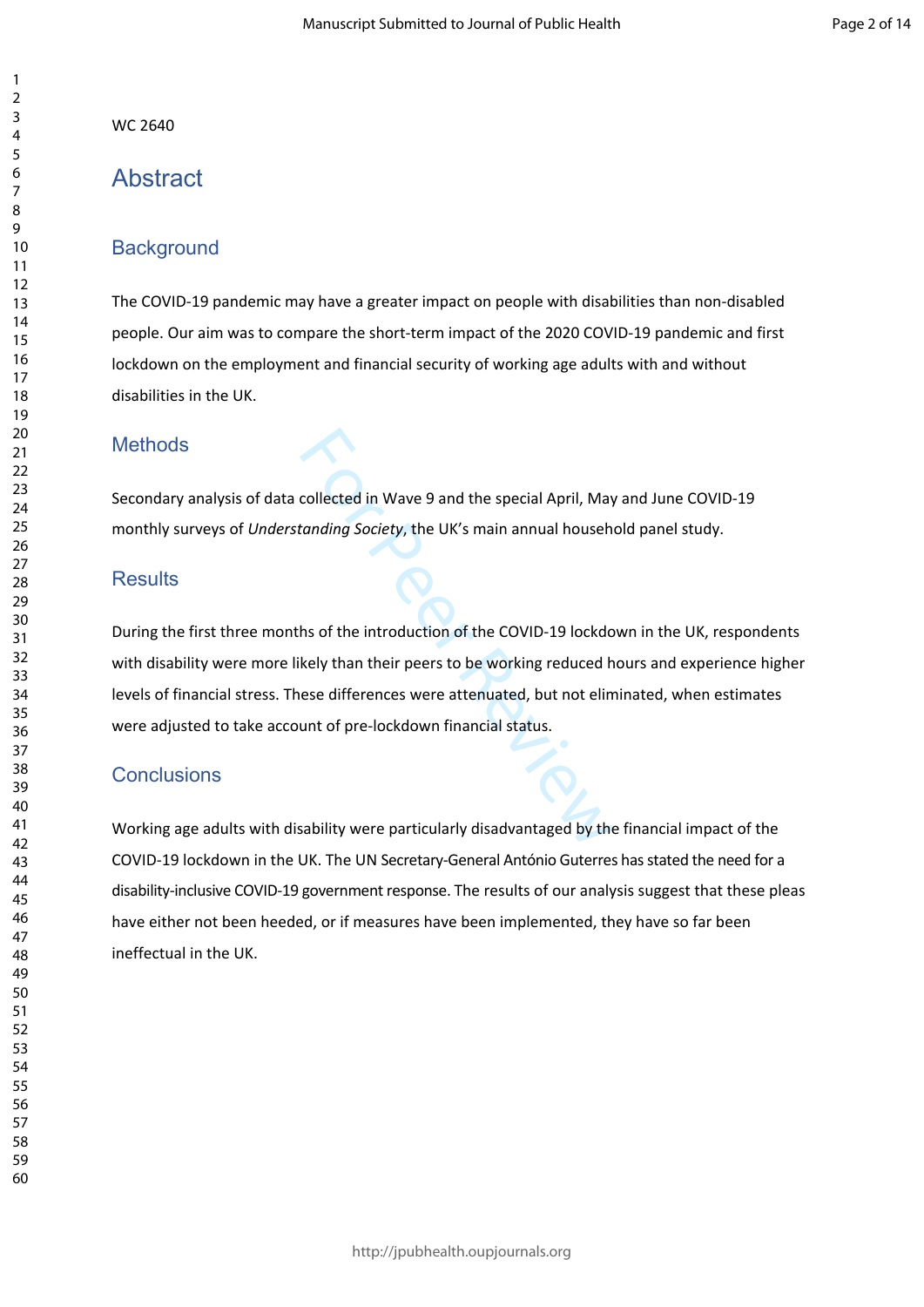# Introduction

It is well established that people with disabilities are more likely than their non-disabled peers to be exposed to financial stressors such as income poverty, food poverty and insecure employment;(1-9) stressors which are detrimental to health and wellbeing.(10-12)

The 2020 global COVID-19 pandemic had a serious impact on the economies of many countries.(13) Country responses to the pandemic have exposed flaws in social systems, revealing differential vulnerabilities among groups, and highlighting the extent to which different groups are marginalised in society. For example, research from population-based studies is beginning to suggest that the initial outbreak of the COVID-19 pandemic has had a particularly detrimental impact on the psychological wellbeing of adults with disabilities.(14, 15)

D-19 pandemic has had a particularly detrime<br>adults with disabilities.(14, 15)<br>lity-related research on the impact of the COV<br>ulnerabilities for people with disabilities in rel<br>n and economic) related to the COVID-19 indu<br> Much of the focus of disability-related research on the impact of the COVID-19 pandemic to date has been on the direct health vulnerabilities for people with disabilities in relation to infection.(16, 17) However the effects (health and economic) related to the COVID-19 induced economic contraction are likely to be experienced well beyond the period related to the acute viral impact. To date, little is known about the immediate impact of the COVID-19 pandemic on the employment and financial security of people with disabilities in the UK.(18) Given that they are one of the population groups typically hardest hit by economic crises in general,(19) the COVID-19 pandemic may compound employment exclusions and job loss for people with disabilities, particularly because they are more likely to be employed in the informal economy and often have work arrangements that bring fewer protections and entitlements compared to workers without disabilities.(20) Therefore, it is plausible that the economic shock related to COVID-19 will have a greater impact on people with disabilities than non-disabled people, leaving them worse off than before and increasing disability-related socio-economic inequalities.

The aim of this paper is to compare the short-term impact of the COVID-19 pandemic and associated lockdown on the employment and financial security of working age adults with and without disabilities in the UK.

# Method

We undertook secondary analysis of data collected in Wave 9 (collected between 2017 and 2019) and the special April, May and June 2020 COVID-19 monthly surveys of *Understanding Society*, the UK's main annual household panel study [\(https://www.understandingsociety.ac.uk/](https://www.understandingsociety.ac.uk/)). *Understanding*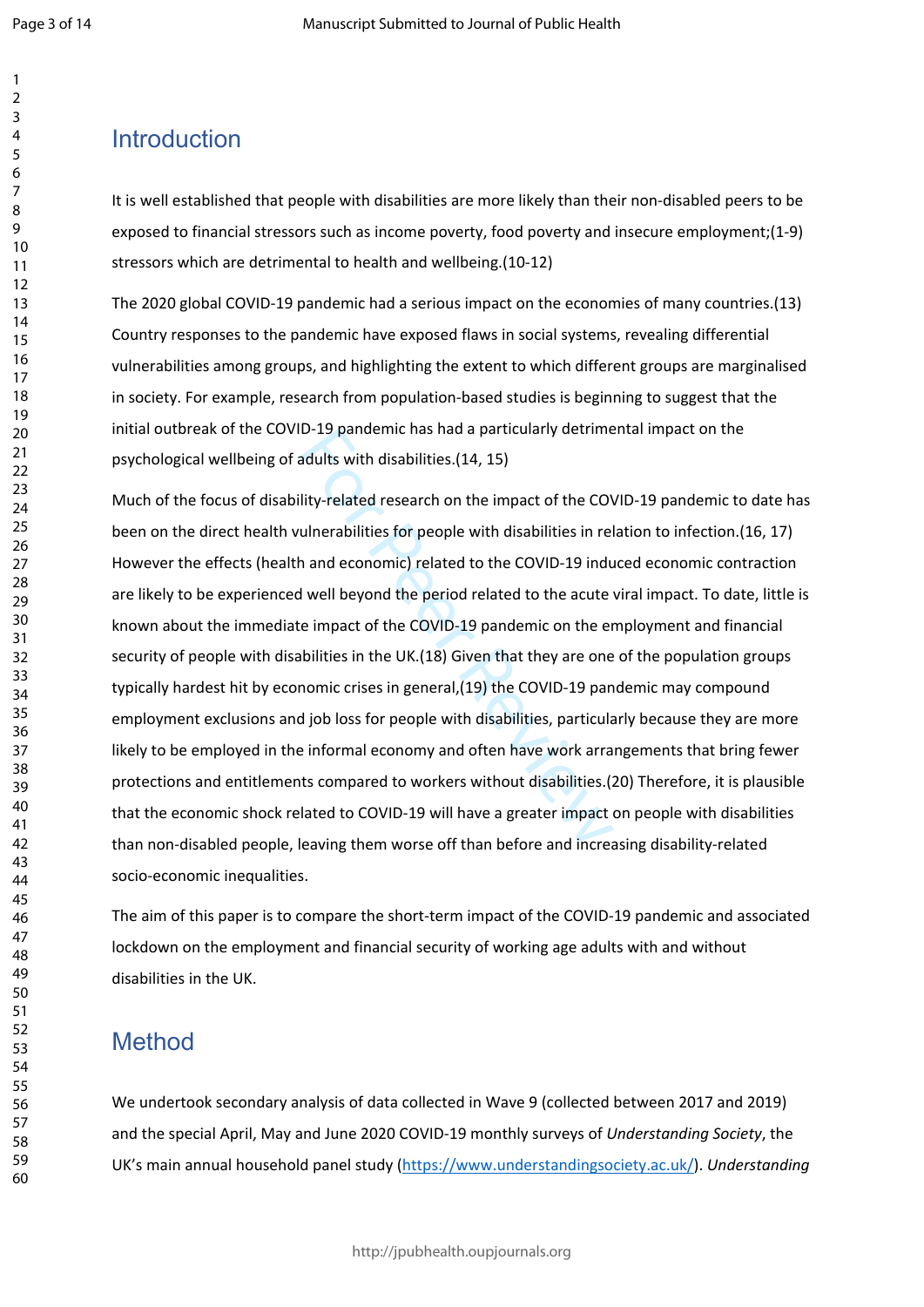*Society* is an initiative funded by the Economic and Social Research Council (ESRC) and various Government Departments, with scientific leadership by the Institute for Social and Economic Research, University of Essex, and survey delivery by NatCen Social Research and Kantar Public.(21) The research data are distributed by the UK Data Service. Full details of the survey's development and methodology are available in a series of publications,(22-25) key aspects of which are summarized below.

### Sampling & Procedure

igible UK households. At Wave 1, full face-to-f<br>ividuals aged 16-64 (individual response rate v<br>9 (W9: 2017-19), full interviews were comple<br>se rate 68%).(23, 24) New individuals enter *Ur*<br>ng household and attain the age In the first wave of data collection (2009-2011), random sampling from the Postcode Address File in Great Britain and from the Land and Property Services Agency list of domestic properties in Northern Ireland identified 55,684 eligible UK households. At Wave 1, full face-to-face interviews were completed with 41,975 individuals aged 16-64 (individual response rate within participating households, 80%). At Wave 9 (W9: 2017-19), full interviews were completed with 27,359 individuals aged 16-64 (overall response rate 68%).(23, 24) New individuals enter *Understanding Society* if they: (a) are living in a participating household and attain the age of 16; or (b) become resident in a participating household. Individuals leave the survey if they: (a) no longer give consent to participate; (b) cannot be traced; or (c) move abroad.

In response to the outbreak of the global COVID-19 pandemic in early 2020, the ESRC and the Health Foundation funded *Understanding Society* to undertake a monthly online survey (backed up in some months with a telephone survey for households with no internet access) on the experiences and reactions of *Understanding Society* participants to the COVID-19 pandemic.(25) The first wave of the COVID-19 survey was fielded in April 2020, with field work undertaken by Ipsos MORI and Kantar.(25) The second wave of the COVID-19 survey collected data during May 2020 and the third wave in June 2020. During these months, there was significant lockdown in the UK as a result of the government's response to the pandemic. While the details of the lockdown varied between the four countries that comprise the UK, they included the closure of non-essential businesses, most schools and restrictions on travel and social contact.

All *Understanding Society* participants who responded to at least one wave in Waves 8 to 10 were invited to participate in each of the COVID-19 surveys. Online questionnaires were completed in either April, May or June 2020. Responses were obtained from by 13,036 adults aged 16-64 for whom disability data were available (see below). Among those who had given a full adult interview in W9 (the latest regular Wave of data currently available) and for whom disability data were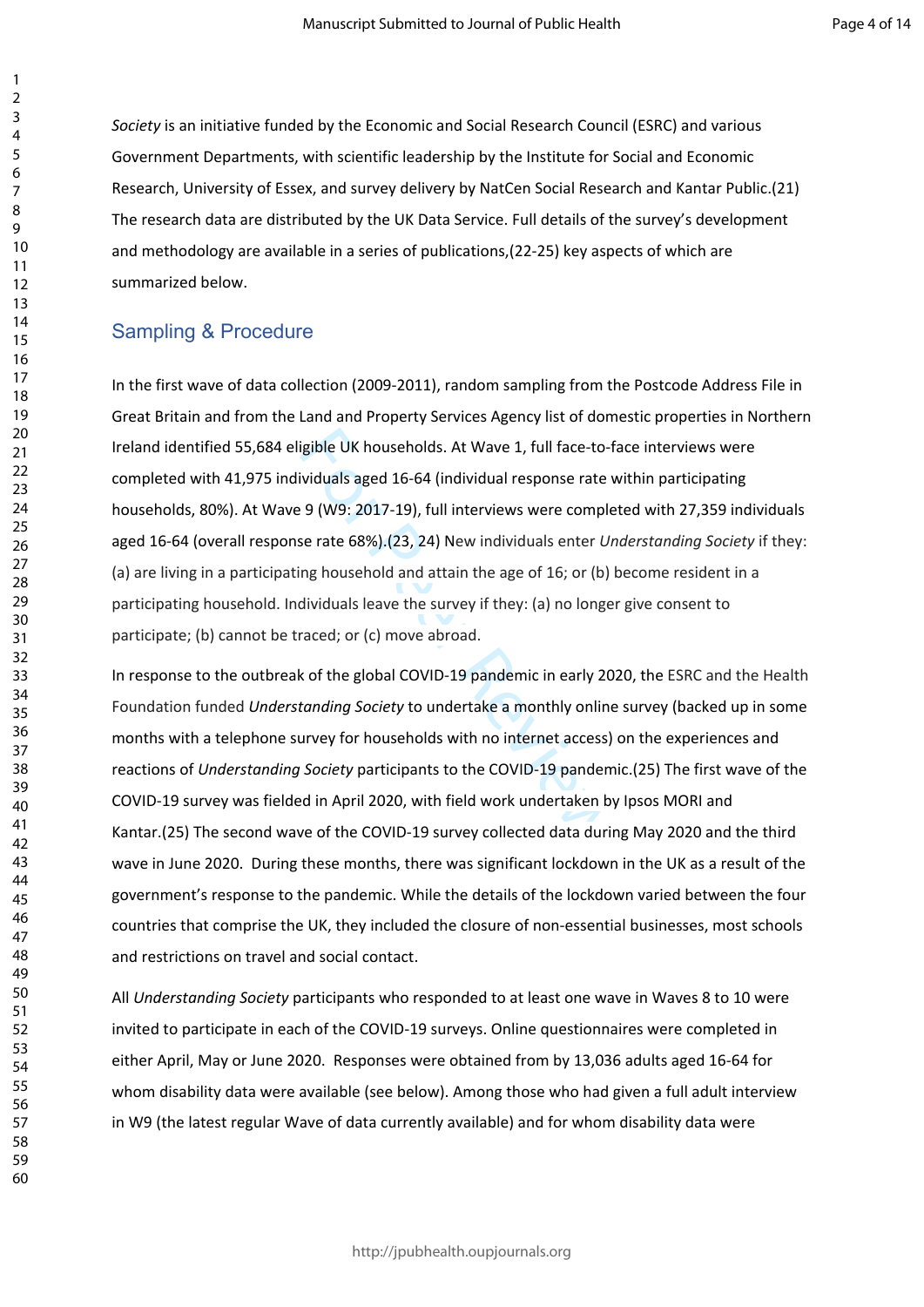available (see below), the response rate (including partial completion) for participation at least one month between April and June was 50%.

Data collection for variables used in the present paper (W9 and the monthly COVID-19 surveys for April, May and June) was undertaken using a combination of computer-assisted personal interviewing, computer-assisted self-completion and online surveys.(23-25)

#### **Measures**

#### **Disability**

Disability was ascertained in W9 by an affirmative response to two questions.

- 1. '*Do you have any long-standing physical or mental impairment, illness or disability? By 'longstanding' I mean anything that has troubled you over a period of at least 12 months or that is likely to trouble you over a period of at least 12 months.*'
- ong-standing physical or mental impairment, in thing that has troubled you over a period of the vero a period of at least 12 months.'<br>
E an affirmative response to the first question in problem(s) or disability(ies) mean t 2. If respondents gave an affirmative response to the first question, they were asked '*Does this/Do these health problem(s) or disability(ies) mean that you have substantial difficulties with any of the following areas of your life?*' (12 response options; e.g., 'mobility', 'memory or ability to concentrate, learn or understand' and 'other'.

Respondents who reported difficulties in one or more of these life areas were counted as having disability. Disability data were missing for 0.2% of respondents in W9.

#### Employment

We extracted two measures of lost or reduced employment from the COVID-19 surveys.

- *Lost employment.* Information was collected on whether respondents were *'in paid work or*  self-employment at any time in January or February 2020'. Information was also collected on their current employment status. From these two items we created a binary variable of lost employment since January or February 2020 (yes/no).
- *Reduced hours of working.* For those in employment in Jan/Feb 2020 they were asked '*how many hours did you usually work per week?'.* This question was repeated for the current month of the survey. From these items we created two binary variables: (1) the number of hours working had reduced since January or February 2020 (yes/no); (2) the number of hours working had reduced since January or February 2020 by 50% or more (yes/no).

In addition, following initial inspection of the data we derived four variables regarding the most commonly reported causes of reduced hours of working: (1) had been put on furlough or paid leave;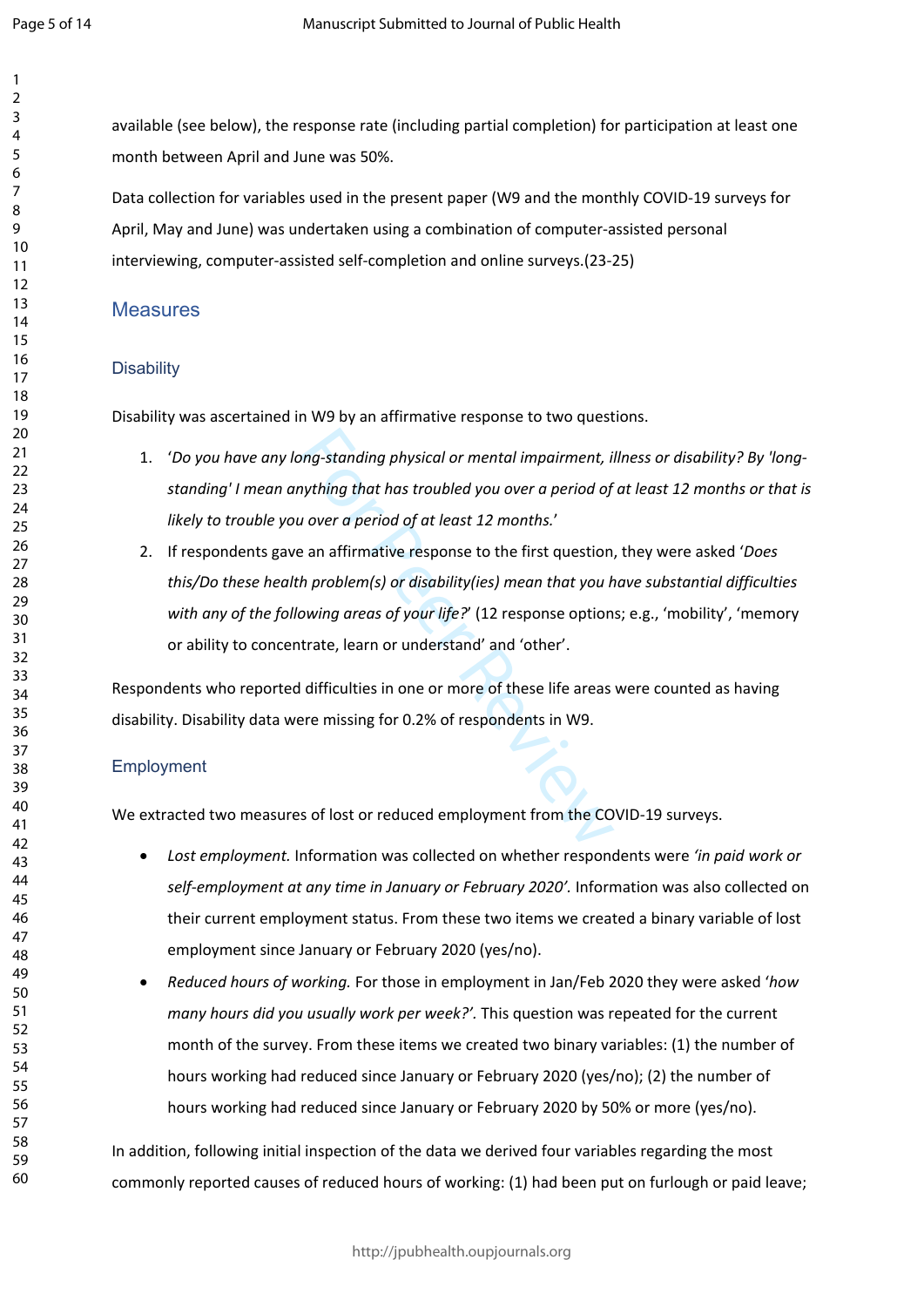(2) had been laid off; (3) was taking annual leave; and (4) was self-isolating. All analyses related to loss of employment and reduced hours of working were restricted to participants who were in paid employment or self-employed in January/February 2020.

#### Financial Stress & Security

Unless stated, measures were included in both the April and May surveys. These variables were not collected in the June survey.

#### *Food Poverty*

We extracted two items that addressed food insecurity/poverty.

- *'How often has your household used a food bank, or similar service, in the last four weeks?' (Response options; Never, less than four times, four times or more).* We recoded this variable into a binary measure of food bank use (yes/no).
- *'Last week, was there a time when you or others in your household were hungry but did not eat?' (Response options; yes, no).* Collected in April only.

#### *Debt*

We extracted two items that addressed household debts.

- *'Many people find it hard to keep up with their housing payments. May we ask, are you up to date with your rent/mortgage?' (Response options; yes, no).*
- r household used a food bank, or similar servi<br>Never, less than four times, four times or mor<br>ure of food bank use (yes/no).<br>Pre a time when you or others in your househo<br>tions; yes, no). Collected in April only.<br>At addres *'Sometimes people are not able to pay every household bill when it falls due. May we ask, are you up to date with all your household bills such as electricity, gas, water rates, telephone, council tax, credit cards and other bills or are you behind with any of them?' (Response options; Up to date with all bills, behind with some bills, behind with all bills).* We recoded this variable into to a binary measure of behind with at least some bills (yes/no).

#### *Self-Assessed Financial Position*

One item addressed self-assessed financial position

 *'How well would you say you yourself are managing financially these days? Would you say you are... (Response options; Living comfortably, doing alright, just about getting by, finding it quite difficult, finding it very difficult)'.* We recoded this variable into a binary measure of finding it quite/very difficult (yes/no).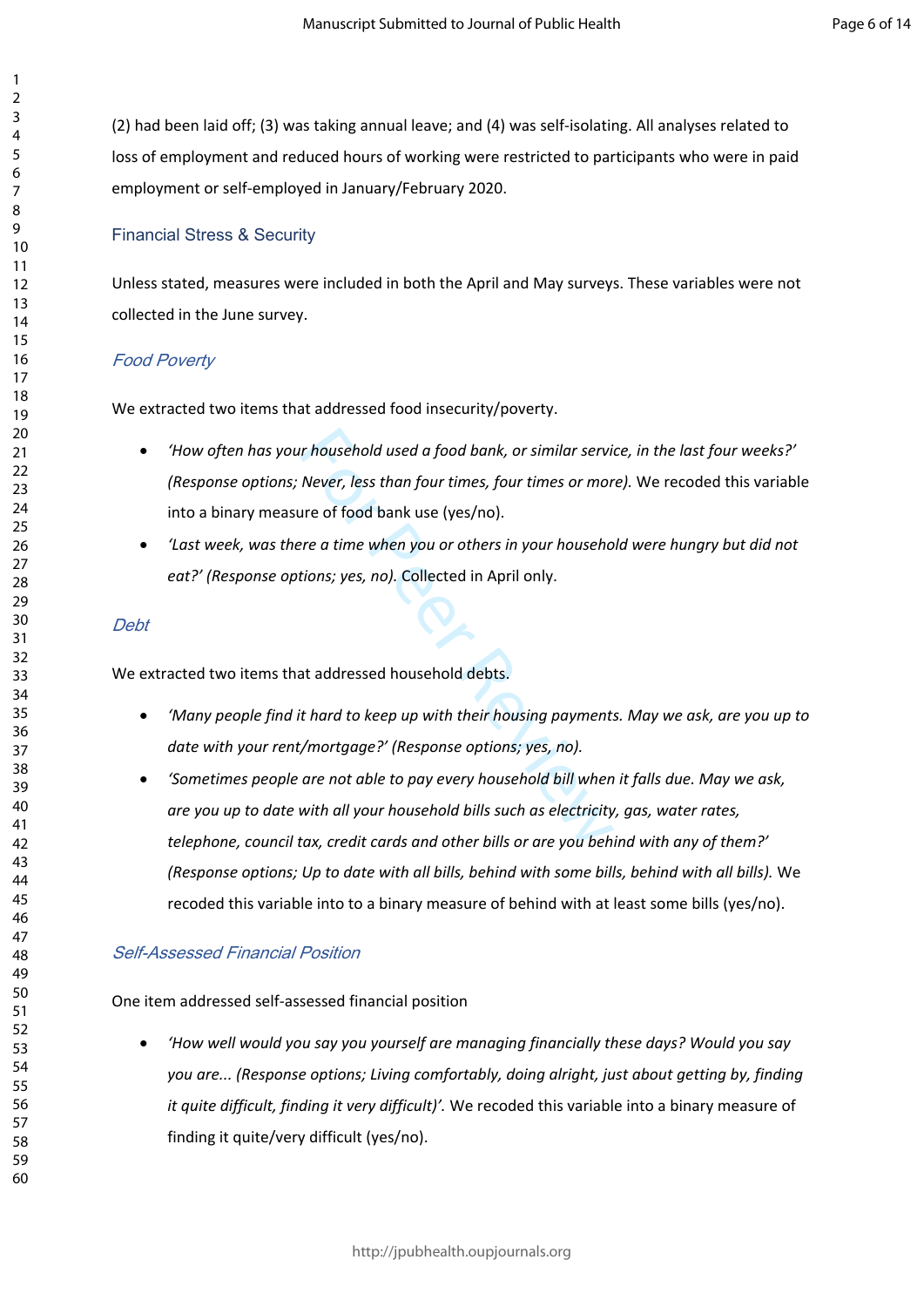# **Covariates**

#### *Demographics*

Information was collected on age, gender and ethnicity (White UK/White other/Asian/Black/Mixed/Other) and whether the respondent was living as part of a couple.

#### *Wave 9 Financial Status*

Wave 9 financial status was assessed through three items: (1) self-assessed financial position (an identical question to that used in the monthly COVID-19 survey); (2) household income poverty. Household income poverty was defined as having an equivalised household income less than 60% of the national median;(26) (3) behind with household bills (an identical question to that used in the monthly COVID-19 survey).

### Ethical Approval

For Petruca and May 2012 per antical questions of the behind with household bills (an identical question)<br>Signed and conducted in accordance with the<br>I for Waves 9-11 was given via a letter dated 4<br>ommittee. At that time a *Understanding Society* is designed and conducted in accordance with the ESRC Research Ethics Framework. Ethics approval for Waves 9-11 was given via a letter dated 4th October 2016 from the University of Essex Ethics Committee. At that time a system of ethics approval numbers was not in place.

## Approach to Analysis

The analytical sample was comprised of 13,031 respondents aged 16-64 to the COVID-19 survey for April, May or June for whom valid disability data was available in the W9 sweep of *Understanding Society* and who were aged below 65 at the time of completion of the COVID-19 questionnaire. Data were missing for <0.3% of the analytical sample for all variables related to demographics. Data on all other variables were missing for <5.0% of the analytical sample with the exceptions of: (1) food bank use was missing for 5.7%; (2) being behind with bills and housing payments was missing for 6.4%; (3) self-assessed financial stress was missing for 6.8%; and (4) being hungry but not eating was missing for 8.3%. Complete case analyses were undertaken in Stata 16 using the 'svy' routines to take account of the clustered sample design and sample weights, released with the COVID-19 data, to account for known biases in recruitment and retention. Unless stated, Poisson regression with robust standard errors was used to estimate prevalence rate ratios with 95% confidence intervals.(27)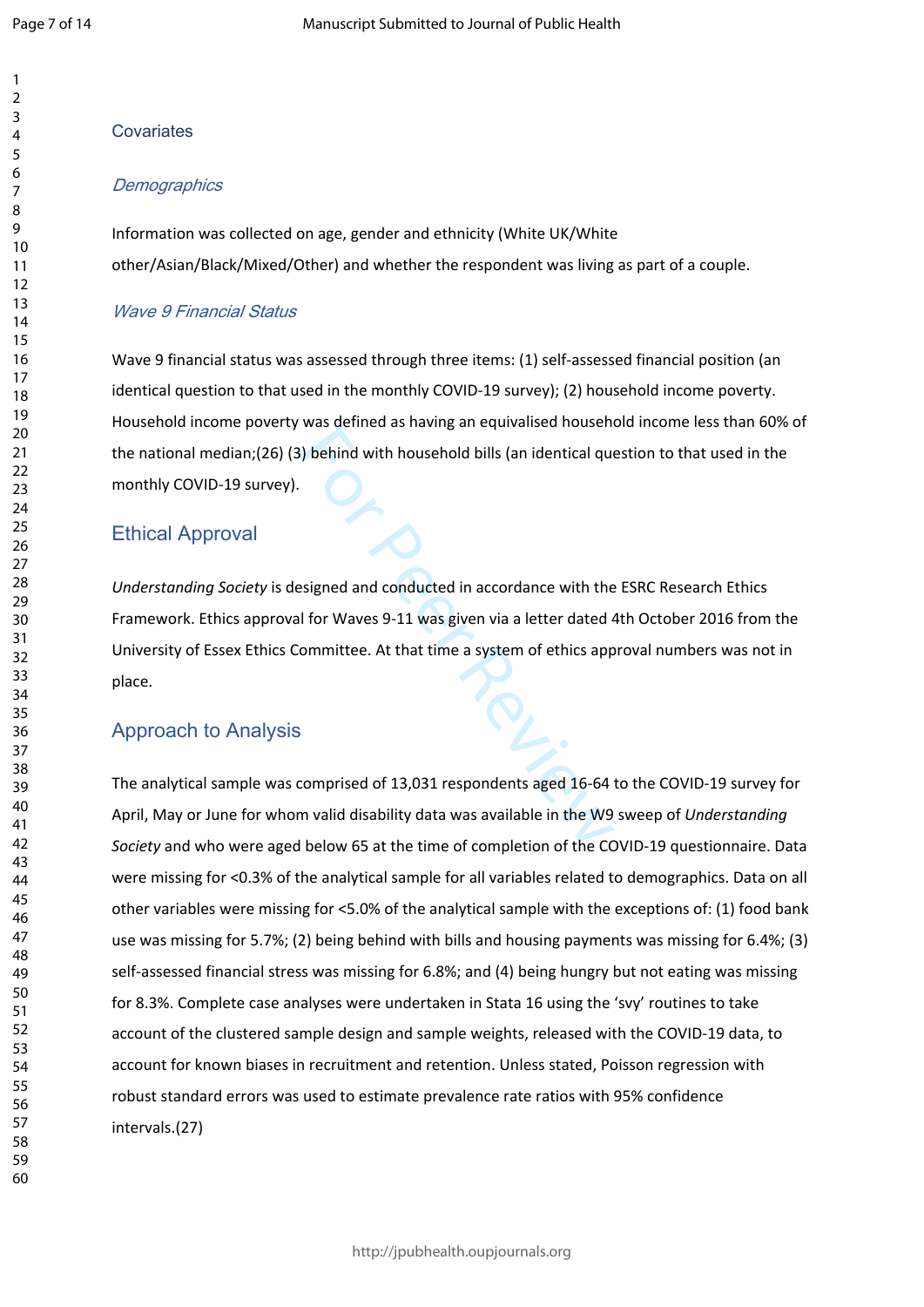For COVID-19 variables that were repeated in the monthly surveys, we created merged variables that recorded whether the event had occurred in any month (vs. not at all).

First, for binary outcomes we estimated the percentage of people with/without disability experiencing each outcome (with 95% confidence intervals). In addition, we estimated adjusted prevalence rate ratios (PRR) for respondents with disabilities being exposed to each outcome (respondents without disabilities being the reference group). In Model 1 we adjusted for betweengroup differences in age (10-year age groups treated as a categorical variable), gender and ethnicity. In Model 2 we also adjusted for W9 (baseline) financial security using the three measures of financial security (household income poverty, self-assessed financial stress, behind with bills).

# **Results**

The association between disability status and all covariates is presented in Table 1. The association between disability status and outcome variables is presented in Table 2.

[insert Tables 1 and 2]

Sability status and all covariates is presented<br>
and outcome variables is presented in Table 2.<br>
Per COVID-19 pandemic people with disabilities<br>
For Sole in employment (55% vs. 83%). During<br>
kdown in the UK less than 5% of Prior to the outbreak of the COVID-19 pandemic people with disabilities were significantly less likely than their non-disabled peers to be in employment (55% vs. 83%). During the first three months of introduction of the first lockdown in the UK less than 5% of respondents had been made redundant and there were no statistically significant differences in redundancy rates between respondents with/without disability. However, there was some evidence that respondents with disability were more likely than those without disability to be working reduced hours and, especially, hours reduced by more than 50%. These increased risks of economic hardship were significantly attenuated when estimates were adjusted to take account of pre-lockdown financial status.

The financial circumstances of respondents with disability following lockdown were poorer than respondents without disability for all indicators when adjusted for differences in demographic characteristics. As with employment, these differences were attenuated when estimates were adjusted to take account of pre-lockdown financial status. However, they remained statistically significant for all five indicators with people with disability having between 24% (behind on bills) to 164% (used a foodbank) elevated risk of experiencing the five financial stressors.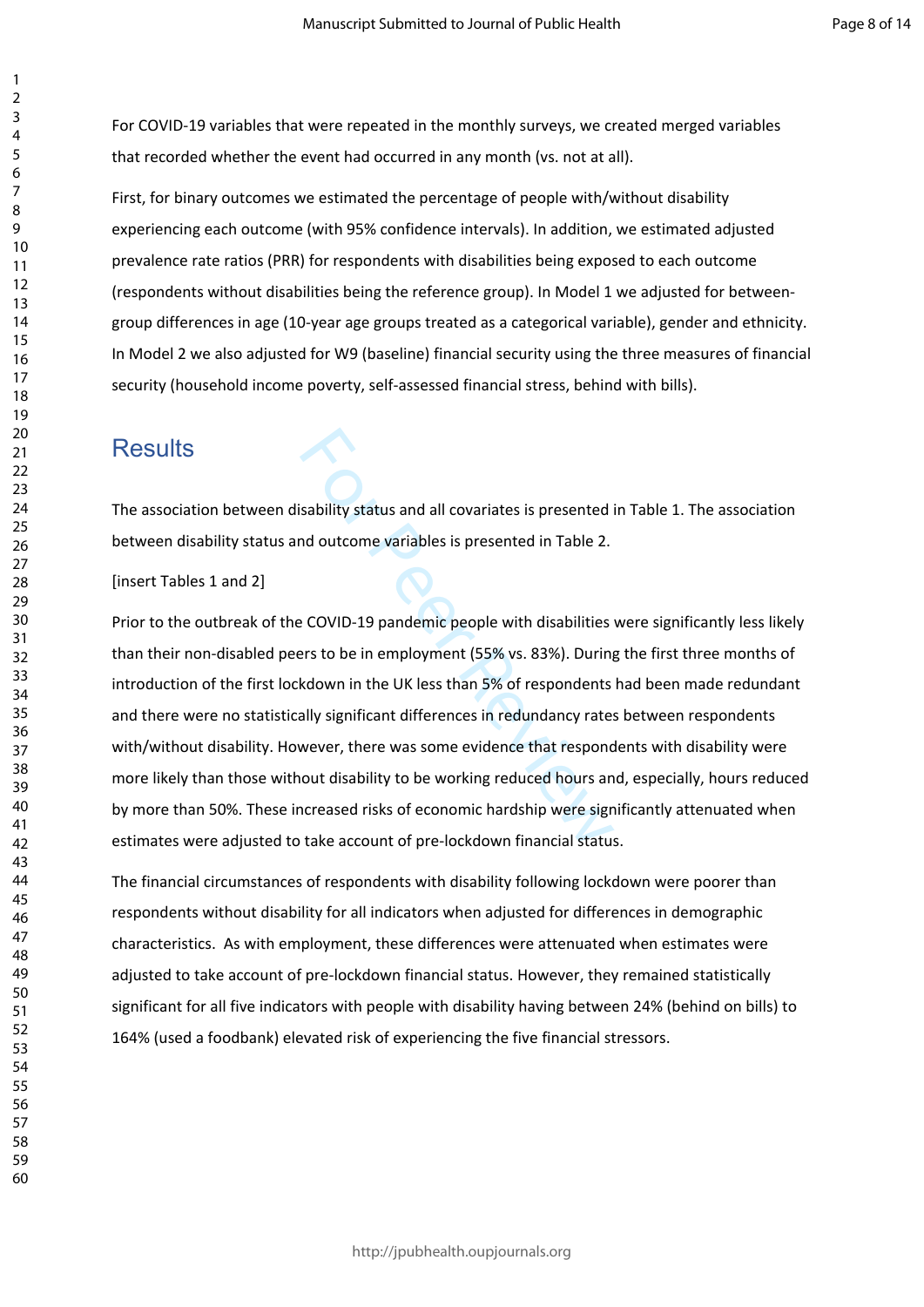# **Discussion**

#### Main finding of this study

The results of our analyses indicated that, during the first three months of the introduction of the first lockdown in the UK, respondents with disability were more likely than their peers to be working reduced hours and experience higher levels of financial stress. These differences were attenuated, but not eliminated, when estimates were adjusted to take account of pre-lockdown financial status. These findings are notable given that far fewer people with disability were employed in the months before COVID-19, so a smaller overall proportion of people with disability were affected by COVID-19 related job loss or reduction in hours.

## What is already known on this topic

Considerable concern has been expressed about the extent to which people with disabilities, and those who support them, may be particularly vulnerable to negative impacts of the COVID-19 pandemic.(28-39) However, to date little published research has attempted to characterise or quantify the risks faced by people with disabilities in relation to COVID-19.(14, 15, 17, 18, 40)

#### What this study adds

in hours.<br>
10 on this topic<br>
10 on this topic<br>
10 or expressed about the extent to which pec<br>
10 or extend to megative imp<br>
10 to date little published research has attempt<br>
10 people with disabilities in relation to COVID These results suggest that working age adults with disability, a group who are generally more likely to be exposed to financial stressors which are detrimental to health and wellbeing,(1-9) were being particularly disadvantaged by the financial impact of lockdown. Comments from the UN Secretary-General António Guterres provide important context for these results; in May he stated a need for a disability-inclusive COVID-19 response, contending that the pandemic presents an opportunity to design and build more inclusive and accessible societies.(41) The results of this analysis suggest that these pleas have either not been heeded, or if measures have been implemented, they have so far been ineffectual.

### Limitations of this study

Our study has a number of limitations. First, only half of the adult respondents in Wave 9 participated in either the April to June COVID-19 surveys, introducing potential selection bias if the associations between disability and financial outcomes were different among respondents and nonrespondents. Second, *Understanding Society* is a general household panel survey and, as such, excludes people living in institutional settings (e.g., care homes, barracks). This will have led to the exclusion of a proportion of working-age adults with very severe disabilities, which may have led to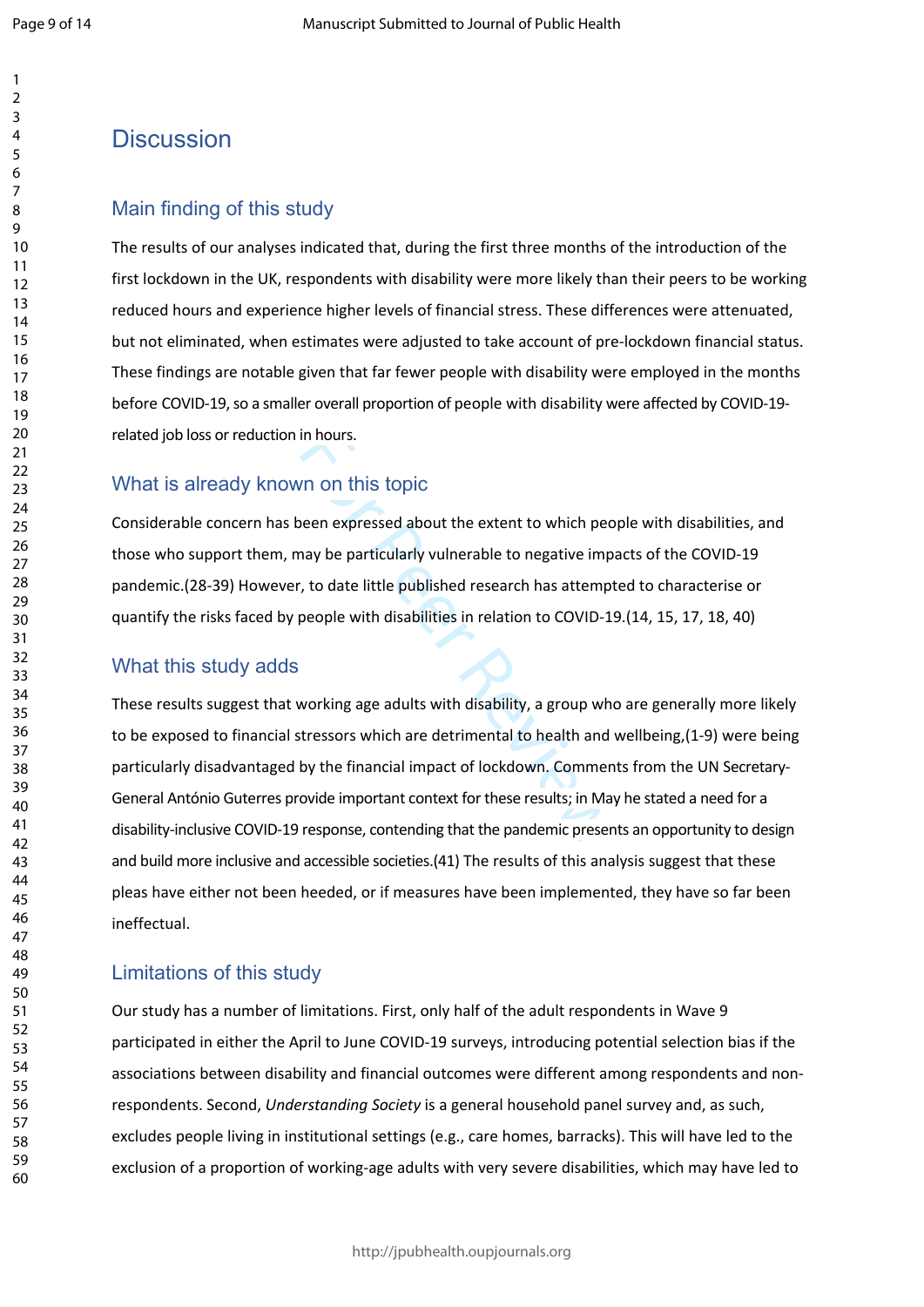an underestimation of the differences between people with and without disabilities. Third, while internet access in the UK is generally very high, the use of an online response format may have led to bias in response rates among participants with disabilities associated with reduced cognitive capacity.

The study also has a number of strengths. *Understanding Society* is one of the few longitudinal studies worldwide which has data on participants prior to the onset of the COVID-19 pandemic. Most studies of the impacts of COVID-19 have been cross-sectional raising the possibility of reverse causation and increasing the likelihood of differential and/or dependent misclassification where effect estimates may be biased away from the null in an unknown direction.(42)

Future research is required to monitor the medium- and longer-term impact of the COVID-19 pandemic on the wellbeing of people with disabilities.

## Data Availability

For People with disabilities.<br>
Sof people with disabilities.<br>
Experience with disabilities.<br>
The UK Data Service under and on request to the corresponding author<br>
A do by Australian National Health and Medical F The data underlying this article were provided by *the UK Data Service* under licence. Additional derived variables will be shared on request to the corresponding author with permission of *the UK Data Service.*

### Funding

The research was supported by Australian National Health and Medical Research Council grant APP1116385.

# References

1. Heslop P, Emerson E. Poverty and social exclusion and disabled people: a worsening picture. In: Dermott E, Main G, editors. Poverty and Social Exclusion in the UK: Volume 1. Bristol: Policy Prress; 2018.

2. Schur LA. Dead end jobs or a path to economic well being? The consequences of nonstandard work among people with disabilities. Behavioral Sciences and the Law. 2002; 20:601–20.

3. LaMontagne AD, Krnjacki L, Milner A, Butterworth P, Kavanagh A. Psychosocial job quality in a national sample of working Australians: A comparison of persons working with versus without disability. SSM - Population Health. 2016; 2:175-81.

4. Milner A, Aitken Z, Krnjacki L, Bentley R, Blakely T, LaMontagne AD, et al. Perceived fairness of pay among people with and without disabilities: a propensity score matched analysis of working Australians. Scandinavian Journal of Work, Environment and Health. 2015; 41:451-9.

5. Milner A, Krnjacki L, Butterworth P, Kavanagh A, LaMontagne AD. Does disability status modify the association between psychosocial job quality and mental health? A longitudinal fixedeffects analysis. Social Science and Medicine. 2015; 144:104-11.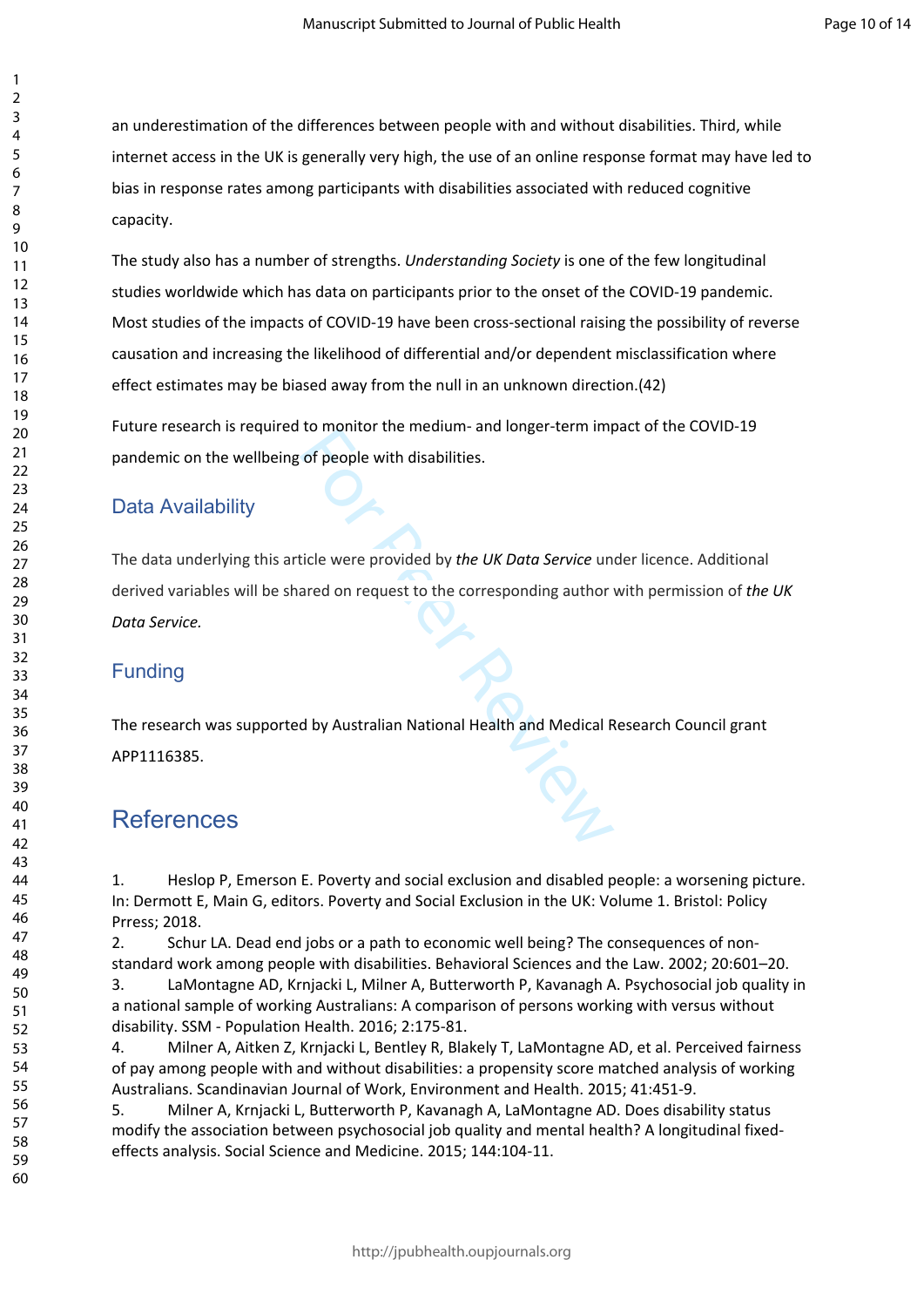$\mathbf{1}$ 

60

6. Kavanagh AM, Aitken Z, Emerson E, Sahabandu S, Milner A, Bentley R, et al. Inequalities in socio-economic characteristics and health and wellbeing of men with and without disabilities: a cross-sectional analysis of the baseline wave of the Australian Longitudinal Study on Male Health. BMC Public Health. 2016; 16:1042.

7. Brucker DL. Food security among young adults with disabilities in the United States: Findings from the National Health Interview Survey. Disability & Health Journal. 2016; 9:298-305.

8. Coleman-Jensen A, Nord M. Food Insecurity Among Households With Working-Age Adults With Disabilities. Washington, DC: United States Department of Agriculture2013.

9. Huang J, Guo B, Kim Y. Food insecurity and disability: Do economic resources matter? Social Science Research. 2010; 39:111-24.

10. World Health Organization. Closing the gap in a generation: Health equity through action on the social determinants of health. Final report of the Commission on the Social Determinants of Health. Geneva: World Health Organization; 2008.

11. World Health Organization and Calouste Gulbenkian Foundation. Social determinants of mental health. Geneva: World Health Organization2014.

nization Regional Office for Europe. Report on<br>
e in the WHO European Region: Executive Sur<br>
al Office for Europe2012.<br>
Coordination of Statistical Activities. How COV<br>
tive. New York: UN Statistics Division2020.<br>
Statisti 12. World Health Organization Regional Office for Europe. Report on social determinants of health and the health divide in the WHO European Region: Executive Summary. Copenhagen: World Health Organization Regional Office for Europe2012.

13. Committee for the Coordination of Statistical Activities. How COVID-19 is changing the world: a statistical perspective. New York: UN Statistics Division2020.

14. Office for National Statistics. Coronavirus and the social impacts on disabled people in Great Britain. London: Office for National Statistics2020.

15. Office for National Statistics. Coronavirus and the social impacts on disabled people in Great Britain: May 2020. London: Office for National Statistics2020.

16. World Health Organization. Disability considerations during the COVID-19 outbreak:

Technical considerations. Geneva: World Health Organization2020.

17. Office for National Statistics. Coronavirus (COVID-19) related deaths by disability status, England and Wales: 2 March to 15 May 2020.

[https://www.ons.gov.uk/peoplepopulationandcommunity/birthsdeathsandmarriages/deaths/article](https://www.ons.gov.uk/peoplepopulationandcommunity/birthsdeathsandmarriages/deaths/articles/coronaviruscovid19relateddeathsbydisabilitystatusenglandandwales/2marchto15may2020) [s/coronaviruscovid19relateddeathsbydisabilitystatusenglandandwales/2marchto15may2020](https://www.ons.gov.uk/peoplepopulationandcommunity/birthsdeathsandmarriages/deaths/articles/coronaviruscovid19relateddeathsbydisabilitystatusenglandandwales/2marchto15may2020). London: Office for National Statistics2020.

18. Office for National Statistics. Coronavirus and the social impacts on disabled people in Great Britain: September 2020

[https://www.ons.gov.uk/peoplepopulationandcommunity/healthandsocialcare/disability/articles/co](https://www.ons.gov.uk/peoplepopulationandcommunity/healthandsocialcare/disability/articles/coronavirusandthesocialimpactsondisabledpeopleingreatbritain/september2020#disabled-peoples-well-being-during-the-coronavirus-pandemic) [ronavirusandthesocialimpactsondisabledpeopleingreatbritain/september2020#disabled-peoples](https://www.ons.gov.uk/peoplepopulationandcommunity/healthandsocialcare/disability/articles/coronavirusandthesocialimpactsondisabledpeopleingreatbritain/september2020#disabled-peoples-well-being-during-the-coronavirus-pandemic)[well-being-during-the-coronavirus-pandemic](https://www.ons.gov.uk/peoplepopulationandcommunity/healthandsocialcare/disability/articles/coronavirusandthesocialimpactsondisabledpeopleingreatbritain/september2020#disabled-peoples-well-being-during-the-coronavirus-pandemic). London: Office for National Statistics2020.

19. Mitra S, Kruse D. Are workers with disabilities more likely to be displaced? . The International Journal of Human Resource Management. 2016; 27:1550-79.

20. International Labour Organization. COVID-19 and the World of Work: Ensuring the inclusion of persons with disabilities at all stages of the response. Policy Brief. Geneva: International Labour Organization2020.

21. University of Essex. Institute for Social and Economic Research, NatCen Social Research, Kantar Public. Understanding Society: Waves 1-9, 2009-2018 and Harmonised BHPS: Waves 1-18, 1991-2009. 12th edition. UK Data Service. SN: 6614 <http://dx.doi.org/10.5255/UKDA-SN-6614-13>; 2019.

22. Buck N, McFall SL. Understanding Society: design overview. Longitudinal and Life Course Studies. 2012; 3:5-17.

23. Carpenter H. UK Household Longitudinal Study: Wave 9 technical report. London: Kantar, Publc Division2019.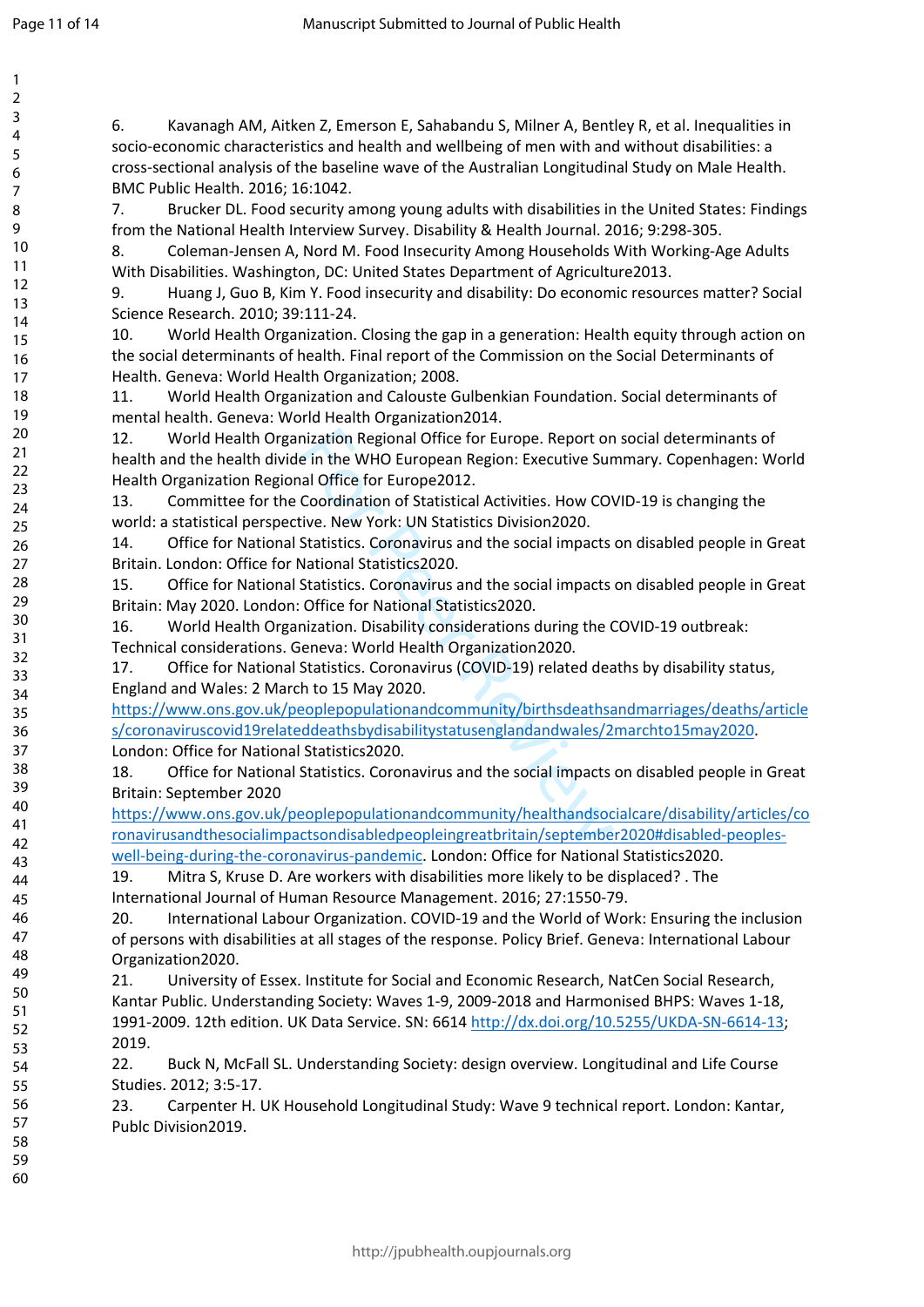24. Institute for Social and Economic Research. Understanding Society: The UK Household Longitudinal Study Waves 1-9, User Guide. Colchester, Essex: Institute for Social and Economic Research, University of Essex; 2019.

25. Institute for Social and Economic Research. Understanding Society COVID-19 User Guide Colchester, Essex: Institute for Social and Economic Research, University of Essex; 2020.

26. Gordon D. Measuring poverty in the UK. In: Dermott E, Main G, editors. Poverty and Social Exclusion in the UK: Volume 1. Bristol: Policy Press; 2018. p. 17-40.

27. Knol MJ, Le Cessie S, Algra A, Vandenbroucke JP, Groenwold RHH. Overestimation of risk ratios by odds ratios in trials and cohort studies: alternatives for logistic regression. Canadian Medical Association Journal. 2012; 184:895-9. DOI:10.1503/cmaj.101715.

28. Turk MA, McDermott S. The COVID-19 pandemic and people with disability. Disability & Health Journal. 2020; 13.

29. Lee S, Kim J. A country report: impact of COVID-19 and inequity of health on South Korea's disabled community during a pandemic. Disability & Society. 2020; 35:1514-9.

30. Armitage R, Nellums LB. The COVID-19 response must be disability inclusive. Lancet Public Health. 2020; 5:e235.

M, Brichetto G, Reale N, Tonolo S, Falabella V,<br>ant paper from the field" on rehabilitation ans<br>anal of Physical Rehabilitation Medicine. 2020;<br>Havercamp SM, Zubler J. The public health res<br>lisabilities. Disability & Healt 31. Boldrini P, Garcea M, Brichetto G, Reale N, Tonolo S, Falabella V, et al. Living with a disability during the pandemic. "Instant paper from the field" on rehabilitation answers to the COVID-19 emergency. European Journal of Physical Rehabilitation Medicine. 2020; 56:331-4.

32. Boyle CA, Fox MH, Havercamp SM, Zubler J. The public health response to the COVID-19 pandemic for people with disabilities. Disability & Health Journal. 2020.

33. Dan B. Long-term impact of COVID-19 on disabled children. Developmental Medicine & Child Neurology. 2020; 62:1004.

34. Jumreornvong O, Tabacof L, Cortes M, Tosto J, Kellner CP, Herrera JE, et al. Ensuring equity for people living with disabilities in the age of COVID-19. Disability & Society. 2020; 35:1682-7.

35. Eskyte I, Lawson A, Orchard M, Andrews E. Out on the streets – Crisis, opportunity and disabled people in the era of Covid-19: Reflections from the UK. ALTER, European Journal of Disability Research. 2020; 14:329–36.

36. Goggin G, Ellis K. Disability, communication, and life itself in the COVID-19 pandemic. Health Sociology Review. 2020; 29:168-76.

37. Lund EM. Interpersonal Violence Against People With Disabilities: Additional Concerns and Considerations in the COVID-19 Pandemic. Rehabilitation Psychology. 2020; 65:199–205.

38. Sabatello M, Blankmeyer Burke T, McDonald KE, Appelbaum PS. Disability, Ethics, and Health Care in the COVID-19 Pandemic. American Journal of Public Health. 2020; 110:1523–7.

39. Kavanagh A, Dickinson H, Carey G, Llewellyn G, E E, Disney G, et al. Improving health care for disabled people in COVID-19 and beyond: Lessons from Australia and England. Disability and Health Journal. in press.

40. Public Health England. Deaths of people identified as having learning disabilities with COVID-19 in England in the spring of 2020. London: Public Health England2020.

41. ; Available from: [https://www.un.org/en/coronavirus/we-have-unique-opportunity-design](https://www.un.org/en/coronavirus/we-have-unique-opportunity-design-and-implement-more-inclusive-and-accessible-societies)[and-implement-more-inclusive-and-accessible-societies.](https://www.un.org/en/coronavirus/we-have-unique-opportunity-design-and-implement-more-inclusive-and-accessible-societies)

42. VanderWeele T, Hernán M. Results on differential and dependent measurement error of the exposure and the outcome using signed directed acyclic graphs. American Journal of Epidemiology. 2012; 175:1303–10.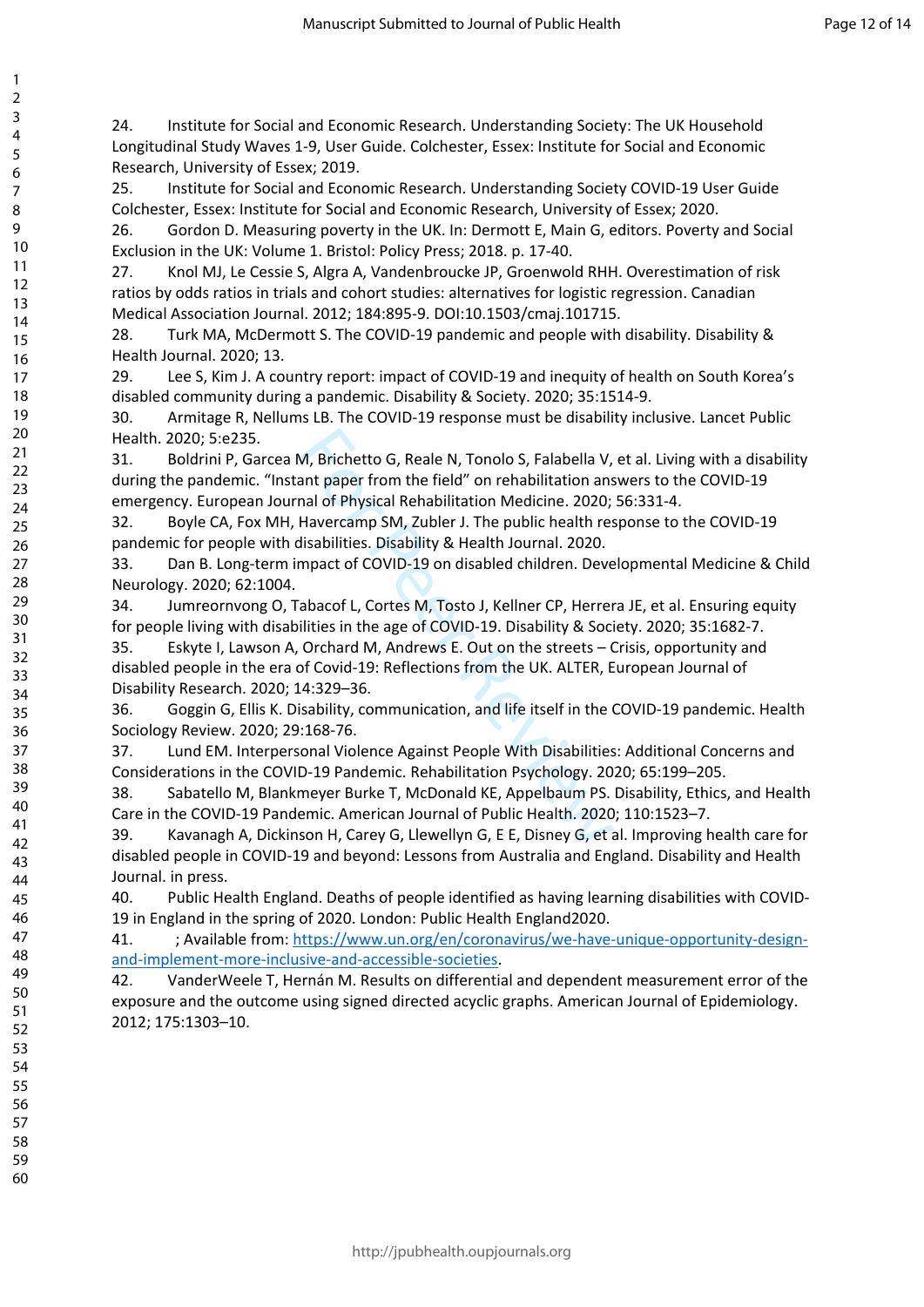123456789

 $\mathbf{1}$  $\overline{2}$  $\overline{3}$  $\overline{4}$ 5 6  $\overline{7}$ 8 9

| Covariates                       | People with<br><b>Disabilities</b> |       | People without<br><b>Disabilities</b> |       |                     |
|----------------------------------|------------------------------------|-------|---------------------------------------|-------|---------------------|
|                                  | ${\sf N}$                          | $\%$  | $\mathsf{N}$                          | %     | Chi-SQ              |
| Gender                           |                                    |       |                                       |       |                     |
| Men                              | 768                                | 35.8% | 4453                                  | 40.9% | 19.7(1), p<0.001    |
| Women                            | 1381                               | 64.2% | 6429                                  | 59.1% |                     |
| Age group                        |                                    |       |                                       |       |                     |
| $16 - 19$                        | 24                                 | 1.1%  | 274                                   | 2.5%  | 225.2(5), p<0.001   |
| $20 - 29$                        | 185                                | 8.6%  | 1585                                  | 14.6% |                     |
| 30-39                            | 302                                | 14.1% | 2023                                  | 18.6% |                     |
| 40-49                            | 451                                | 21.0% | 2711                                  | 24.9% |                     |
| 50-59                            | 753                                | 35.0% | 3008                                  | 27.6% |                     |
| 60-64                            | 434                                | 20.2% | 1281                                  | 11.8% |                     |
| Ethnicity                        |                                    |       |                                       |       |                     |
| White UK                         | 1754                               | 81.7% | 8626                                  | 79.4% | $10.4(5)$ , p=0.064 |
| White other                      | 81                                 | 3.8%  | 492                                   | 4.5%  |                     |
| Asian                            | 181                                | 8.4%  | 1105                                  | 10.2% |                     |
| <b>Black</b>                     | 66                                 | 3.1%  | 341                                   | 3.1%  |                     |
| Mixed                            | 49                                 | 2.3%  | 235                                   | 2.2%  |                     |
| Other                            | 16                                 | 0.7%  | 59                                    | 0.5%  |                     |
| Household income poverty (W9)    |                                    |       |                                       |       |                     |
| Yes                              | 611                                | 29.1% | 1736                                  | 16.3% | 189.4(1), p<0.001   |
| No                               | 1490                               | 70.9% | 8890                                  | 83.7% |                     |
| Behind with household bills (W9) |                                    |       |                                       |       |                     |
| Yes                              | 188                                | 9.0%  | 440                                   | 4.2%  | 86.2(1), p<0.001    |
| No                               | 1907                               | 91.0% | 10147                                 | 95.8% |                     |
| Self-assessed financial position |                                    |       |                                       |       |                     |
| (W9)                             |                                    |       |                                       |       |                     |
| Living comfortably               | 367                                | 17.2% | 3267                                  | 30.3% | 408.2(4), p<0.001   |
| Doing alright                    | 817                                | 38.3% | 4748                                  | 44.0% |                     |
| Just about getting by            | 614                                | 28.8% | 2092                                  | 19.4% |                     |
| Finding it quite difficult       | 227                                | 10.7% | 534                                   | 4.9%  |                     |
| Finding it very difficult        | 106                                | 5.0%  | 152                                   | 1.4%  |                     |